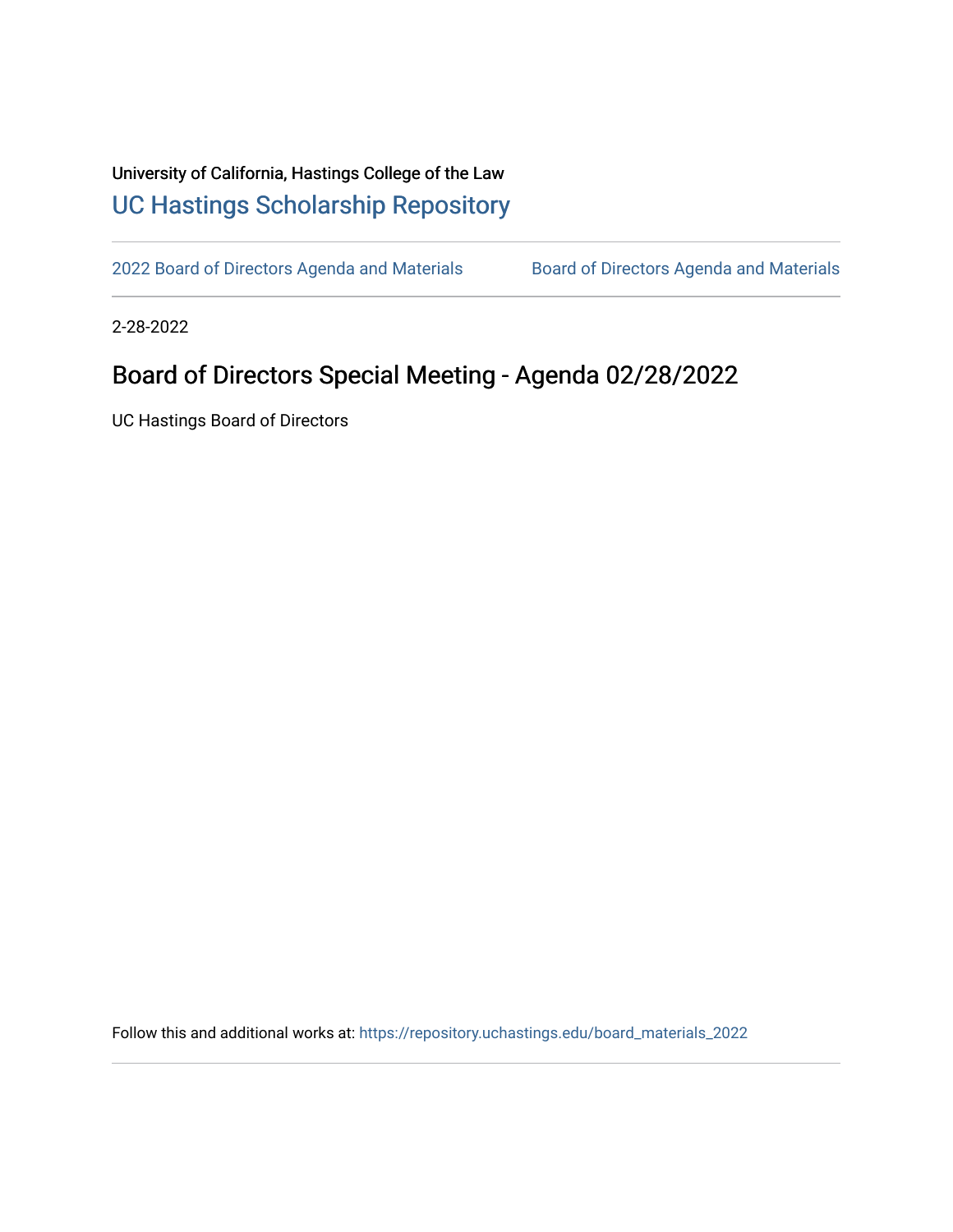

## **UNIVERSITY OF CALIFORNIA HASTINGS COLLEGE OF THE LAW SPECIAL MEETING OF THE BOARD OF DIRECTORS AGENDA**

Monday, February 28, 2022, 4:00 p.m.

Due to the COVID-19 pandemic, the meeting will be held virtually, via the Zoom video conferencing platform. Participants and members of the public may join the public session via the web link or dial-in numbers listed in the public notice of this meeting linked here: *[https://www.uchastings.edu/our-story/board-of-directors/board-meeting-notices-agendas-and](https://www.uchastings.edu/our-story/board-of-directors/board-meeting-notices-agendas-and-materials/)[materials/.](https://www.uchastings.edu/our-story/board-of-directors/board-meeting-notices-agendas-and-materials/)* 

1. Roll Call

Director Chip Robertson, Chair Director Simona Agnolucci, Vice Chair Director Michael Ehrlich Director Andrew Giacomini Director Claes Lewenhaupt Director Mary Noel Pepys Director Courtney Power Director Albert Zecher

- 2. Welcome (Chair Robertson)
- 3. Presentation of motion regarding naming the UC Hastings Scholarly Publications Center in the new 198 McAllister building after Justice Wiley W. Manuel, UC Hastings Class of 1953 (Chancellor & Dean David Faigman)
- 4. Presentation on life of Justice Wiley W. Manuel and the new Center to bear his name
- 5. Comment by special guests, live and by recorded video
	- The Honorable Mayor Willie Brown
	- Mrs. Eleanor Manuel, Widow of Justice Manuel and founder of the Wiley W. Manuel Foundation
	- The Honorable Tani Cantil-Sakauye, Chief Justice, Supreme Court of California
	- The Honorable Martin Jenkins, Associate Justice, Supreme Court of California
	- The Honorable Shirley M. Weber, Secretary of State of California
	- The Honorable Steven Bradford, California State Senator and Chair of the California Legislative Black Caucus